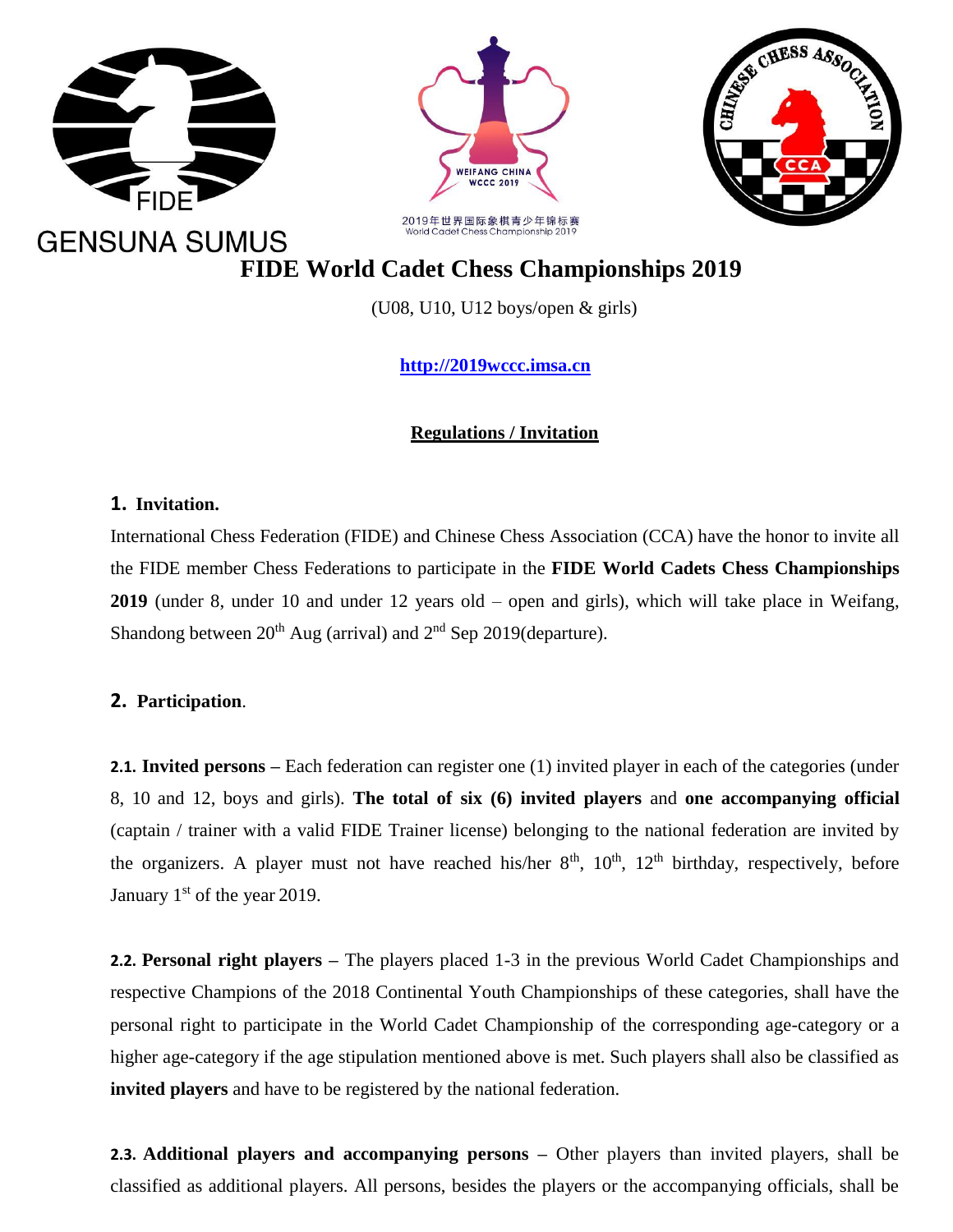classified as accompanying persons. A federation may register any number of additional players and accompanying persons, but only upon confirmation by the organizing Committee. Each national Federation shall be responsible for the costs of their additional players and accompanying persons.

**2.4.** All national delegations shall use the official hotels designated by the Organizing Committee and do the reservations through the organizers.

**2.5.** Further, each Federation can register up to 1/3 of the total participants of each age category. For example, in a tournament with 100 players the maximum number of players from any federation should not exceed 33.

#### **3. FIDE entrance fees.**

In accordance with FIDE regulations, a FIDE entry fee of 70  $\epsilon$  (euros) for each Invited Player and 140  $\epsilon$ (euros) for each Additional Player should be paid before the start of the tournament.

The National Federations must send this amount directly to the FIDE bank account or FIDE will charge the National Federation account card.

#### **4. Registration.**

**4.1.** Each player (invited, qualified or additional) and each accompanying official or accompanying person must pay the amount of **one hundred euros (100 €)** at the moment of their registration before 30<sup>th</sup> June 2019. This registration fee is compulsory and represents a confirmation of participation; otherwise, a registration will be invalid and will not be accepted. This payment includes transportation from and to Qingdao international airport, Weifang airport and Weifang train station, transportation between hotels and the playing venue, identification, badges and organization costs.

**4.2.** The deadline for registration is 30<sup>th</sup> June 2019. After this date, organizers reserve the right to refuse or decline late registrations or charge higher costs for participants.

**4.3.** All invited players (according to 2.1 and 2.2) and the delegate of each federation should make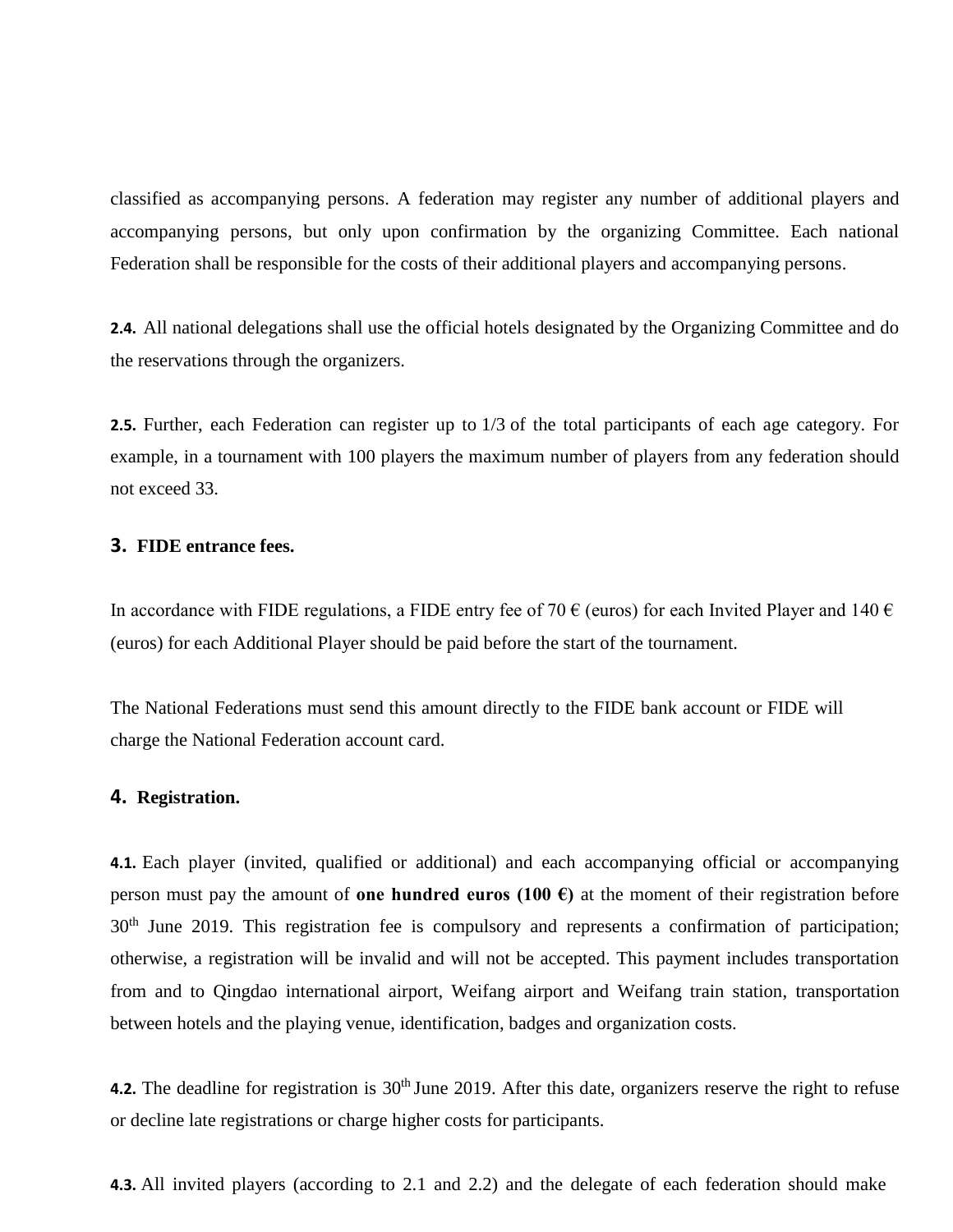registration before the deadline for registration. After this date, no invited player or delegate will be accepted.

**4.4.** If a person (player or accompanying person) pays and does not participate, then the amount is not refundable, unless they notify the organizer one month ahead of the tournament.

**4.5.** Each federation should send email to *giluchess* @ 163.com and 2647506476 @ qq.com for user name and password for registration. All registration should be done through official website: [http://2019wccc.imsa.cn](http://2019wccc.imsa.cn/)

## **5. Travel.**

Each federation is responsible for their travel costs. Travel information should be submitted on official website [http://2019wccc.imsa.cn](http://2019wccc.imsa.cn/) through the entrance of registration system.

Organizer will provide transport service for all participants from and to official airport for arrival on the 20<sup>th</sup> Aug and return on the 2<sup>nd</sup> Sep at Qingdao international airport, Weifang airport and Weifang train station. If any delegation arrives one or two days before the competition or leaves later the same amount of days, the same service will be provided.

Players who make private transport arrangements and clearly indicate this in the registration system will be fully responsible for any problems they experience during arrival or departure.

## **6.** Payment

Bank transfers-the registration fee of one hundred euros (100€) and 50% accommodation fee must be transferred to the following account before 10th July 2019. The rest payments must be made before competition. Due to government law upon arrival will be possible to pay by cash only in CHY (not Euro or dollars).

BANK NAME: BANK OF CHINA SHANDONG BRANCH SWIFT: BKCHCNBJ500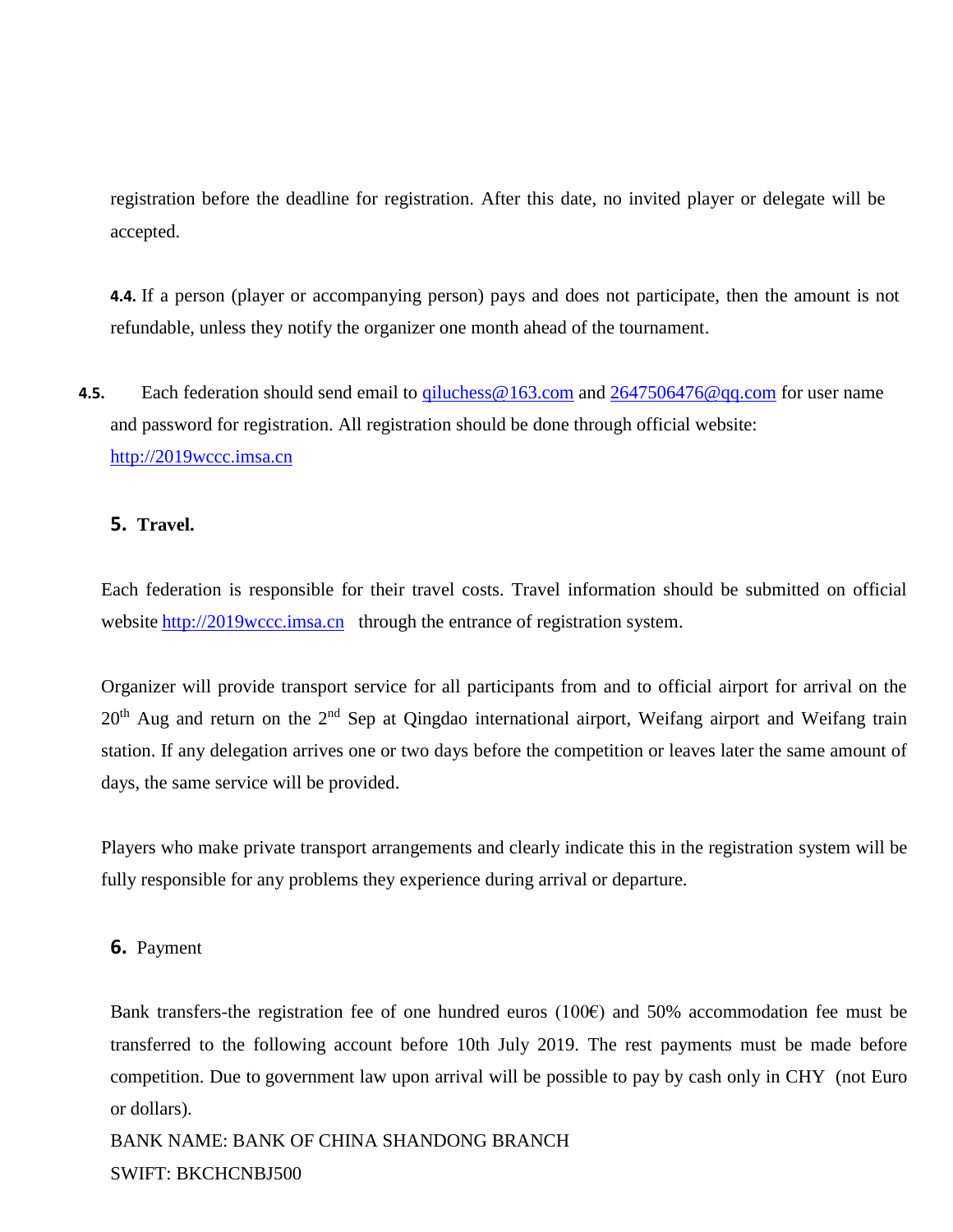# BANK ADDRESS: MIDDLE OF HONGKONG ROAD NO.62 QINGDAO CITY SHANDONG PROVINCE BENEFICIARY: Qilu Wineland culture development Co., LTD. A/C NO: 2078 1660 9042 [TEL:0536-8025966](tel:0536-8025966) All bank commissions should be paid by the sender. The bank transfer receipt should be sent to the email qiluchess@163.com

**7.** Accommodation

7.1 Accommodation will be booked through organizing committee and all delegations should stay in official hotels.

7.2 Accommodation request will be submitted in registration system before 30<sup>th</sup> June 2019.

7.3 The organizing committee offers full accommodations to the invited players and to one trainer with a valid FIDE license for each federation from  $20<sup>th</sup>$  Aug (including lunch) to  $2<sup>nd</sup>$  Sep (including breakfast), in double and triple rooms in the official hotels.

7.4 If federation does not send a player in any age category, they may not substitute player for another age category.

7.5 Hotel prices: In all hotels the accommodation is full board (breakfast, lunch and dinner). **\*\*\*\*hotel** Yuanfei Hotel (21.6km to the playing venue) Ramada Plaza Weifang (21.3km to the playing venue) Homelike International Hotel (18.8km to the playing venue) Junhan International Hotel Weifang (14.6km to the playing venue) Anqiu new Oriental hotel (10.6km to the playing venue) Twin room with two beds: 69 euros/per day/per person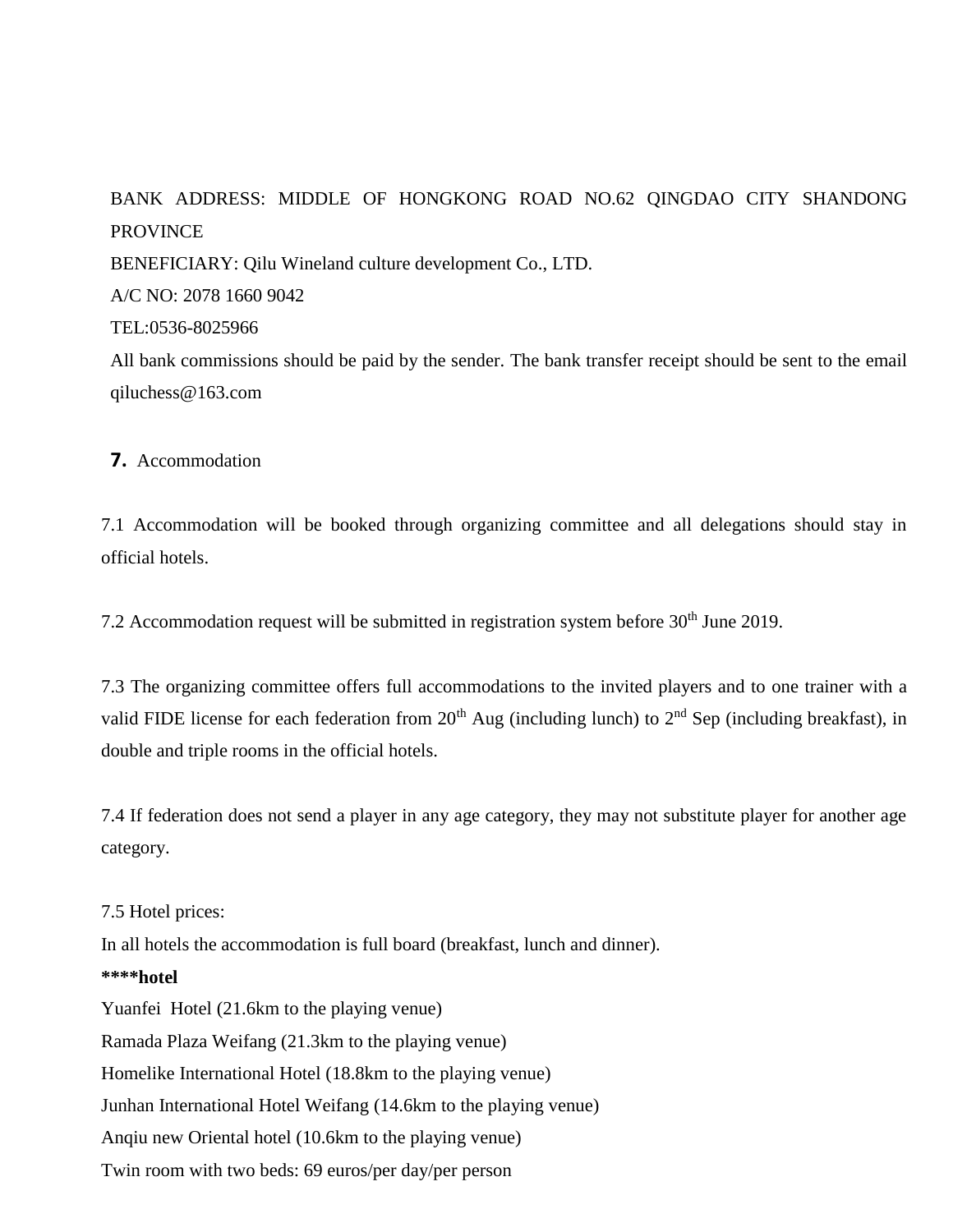Single room (for one person): 88 euros/per day/per person Double room with one bed: 108 euros/per day/per room **\*\*\*\*\*hotel** Montriche International Hotel (22.4km to the playing venue) Twin room with two beds: 77 euros/per day/per person Single room (for one person): 105 euros/per day/per person Double room with one bed: 125 euros/per day/per room **QILU WINE HOME YUJING HOTEL (playing venue)** Triple room: 56 euros/per day/per person

Double room A: 69 euros/per day/per person Double room B: 77 euros/per day/per person

7.6 The number of the rooms in the main hotel is quite small. Rooms will be booked on the principle of FCFS. The final assignment of the hotels and distributions of the rooms will be decided by the organizing committee.

## **8.** Schedule

20th Aug: arrival 21st Aug: 9:00 technical meeting, 14:00 opening, 14:30 round 1 22nd Aug: 14:30 round 2 23rd Aug: 14:30 round 3 24th Aug: 14:30 round 4 25th Aug: 14:30 round 5 26th Aug: 14:30 round 6 27th Aug: rest day 28th Aug: 14:30 round 7 29th Aug: 14:30 round 8 30th Aug: 14:30 round 9 31st Aug: 14:30 round 10 1st Sep: 11:00 round 11, 18:00 closing ceremony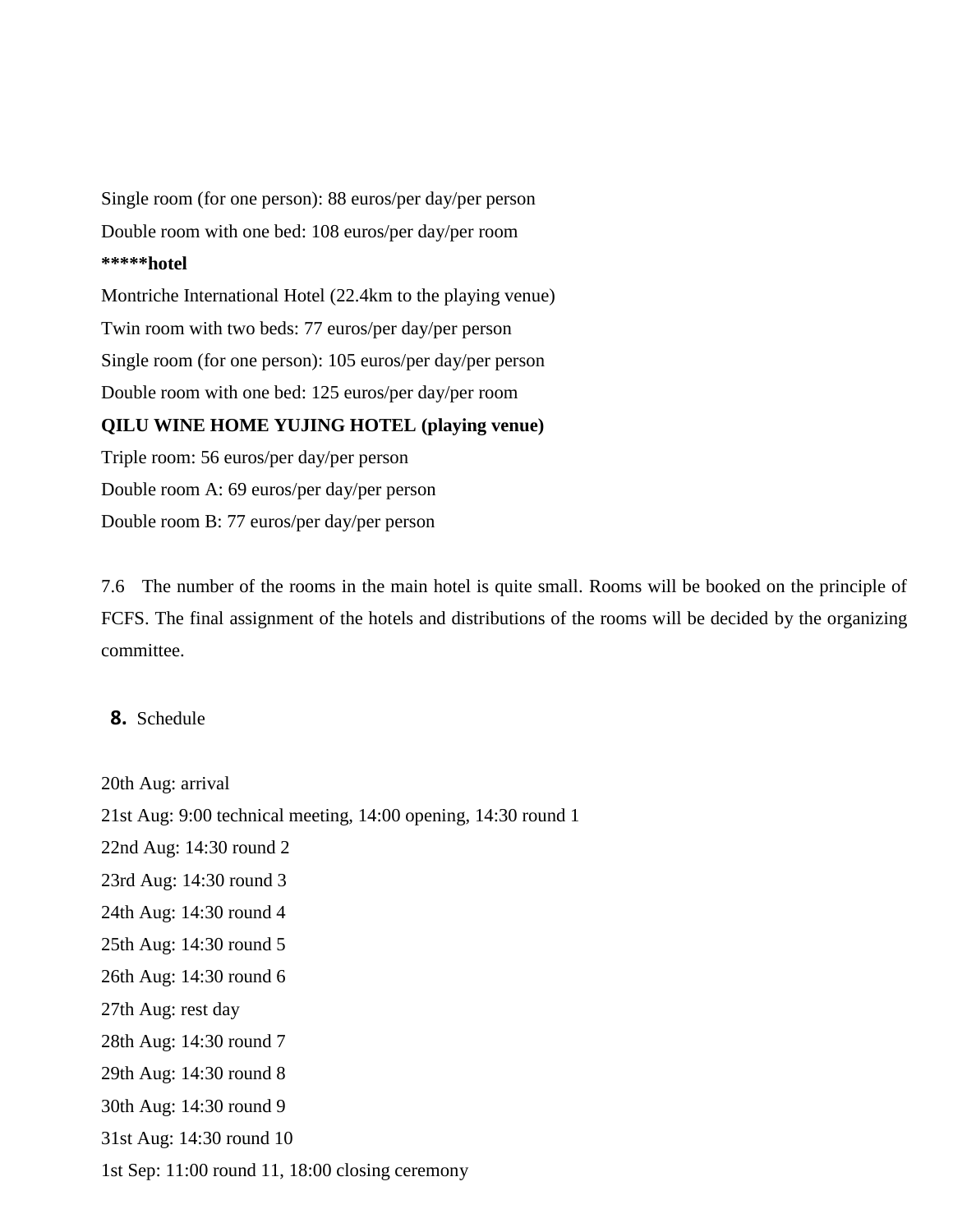2nd Sep: departure

## **9.** Technical regulations

9.1 The tournament will be played using the Swiss system with 11 rounds. The national rankings will not be taken into account for pairings.

9.2 The rate of play will be in accordance with FIDE rules: 90 minutes for the first 40 moves, followed by 30 minutes for the rest of the game, with an addition of 30 seconds per move starting from move one.

9.3 Default time: a player will lose the game if he or she is not present on the board after 30 minutes of the official starting time of the game.

9.4 The tiebreak criteria is

1-Results of direct encounters between the tied players (applied only if all tied players have played each other.)

2-Buchholz Cut 1

3-Buchholz

4-The greater number of games played with black (unplayed games count as played with white)

5-The greater number of wins.

9.5 The FIDE Anti Cheating Guidelines will be in effect (FIDE Handbook : A.10 )

**10.** Information about visas

The federations who need assistance with their visas are asked to contact the organizing committee before  $30<sup>th</sup>$  June 2019 by submitting the visa form to  $qiluchess@163.com$ . Official invitation letters will be sent only after the payments are made.